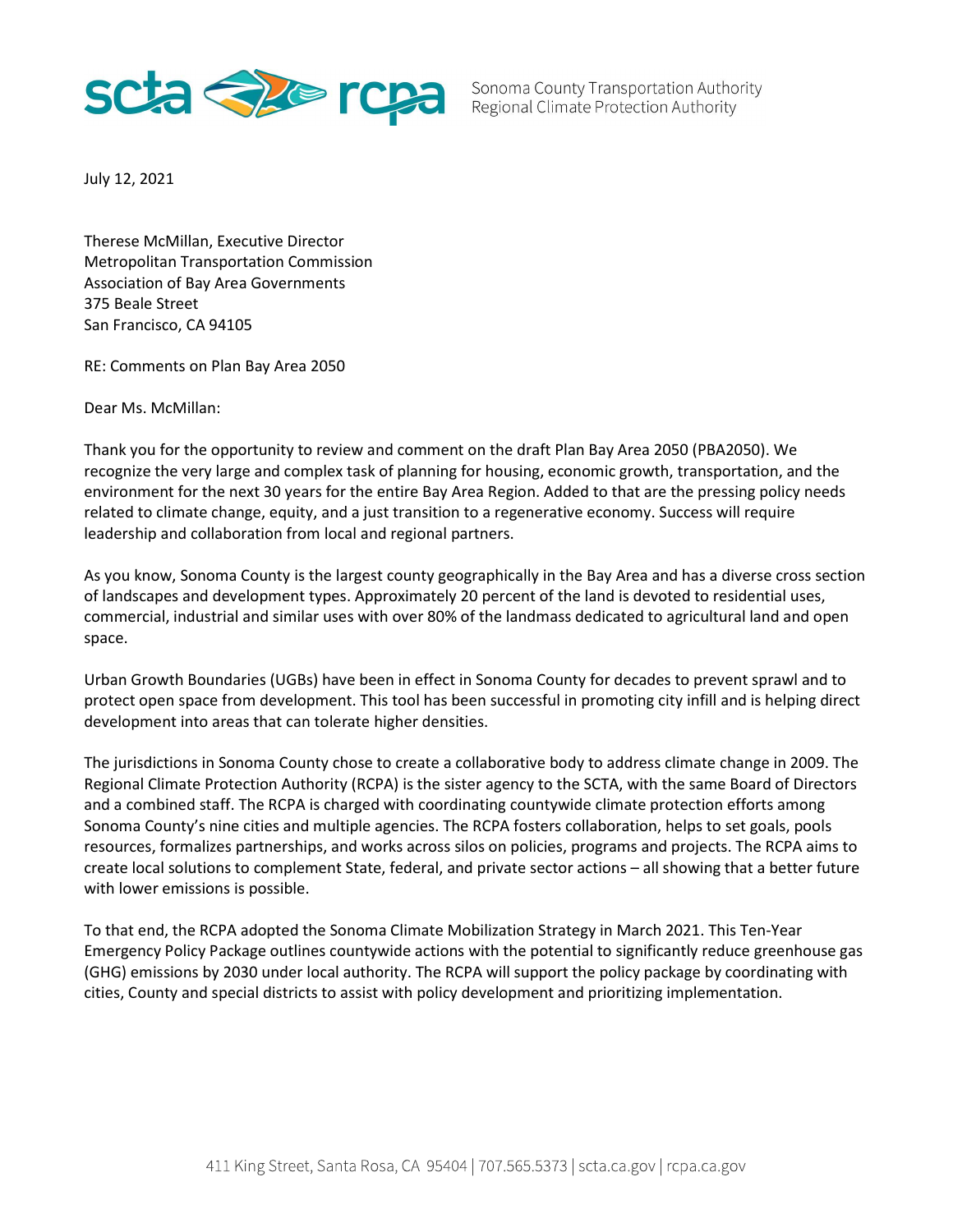Sonoma County voters also approved, and reauthorized, a sales tax to fund the preservation of agricultural land and community separators through Sonoma County's Measure F (2006) and Measure K (2016). Measure K requires voter approval on any changes to General Plans that increase the allowed density or intensity of development within Community Separators until 2036 and Measure F has been used to acquire land for the purpose of maintaining Sonoma County's open space and agricultural lands.

All of these policies and the work of SCTA/RCPA are consistent with PBA 2050.

Overall PBA2050 provides a robust policy approach to achieving regional goals and the SCTA concurs with the general themes and approaches of the plan. Specifically, we support the following:

- $\bullet$ Infill development. Prioritizing housing with ready access to transit is baked into our local planning and we continue to support the Priority Development Areas (PDAs). There are now 17 PDAs in the County including five that were added in this cycle.
- Production Areas. The new designation of Priority Production Areas with locally identified industrial spaces for job growth recognizes the value of planning for job growth and the linkages to transit.
- Fix it first. SCTA supports prioritizing the maintenance of the existing transportation system. Our existing multi-use pathways, roads, and other transportation infrastructure are critical to ensuring mobility and access for all Sonoma County travelers today and into the future. Sonoma County provides access to diverse and valuable open space and recreation opportunities; maintaining our transportation system enables a broad cross-section of Bay Area residents to visit and enjoy these regional resources.
- Access. SCTA supports the PBA2050's emphasis on improving access to jobs and other destinations. All Sonoma County jurisdictions support city-centered growth policies and urban growth boundaries. A high proportion of Sonoma County residents live and work in the county (78%) and almost 90% of county trips stay in the county.
- Safety and Health. We support the focus on health and safety as proposed by the Complete Streets network and regional Vision Zero principles. In 2019, SCTA in partnership with the Sonoma County Department of Health Services, launched a countywide Vision Zero planning project. The Sonoma County Vision Zero project is gathering data and information to inform the development of a countywide action plan which is committed to achieving zero traffic deaths and severe injuries on Sonoma County roadways by 2035.
- Transit. SCTA supports a regional approach to transit recovery and aspirations to build a more robust system with enhanced frequency, reliability, capacity, and seamlessness. The SCTA adopted the Transit Integration and Efficiency Study (TIES) for our three local bus operators in 2019. In fall 2020, the SCTA established a Future of Transit Ad Hoc Committee to oversee implementation of TIES recommendations and coordination with regional transit integration efforts through the Blue Ribbon Transit Recovery Task Force. SCTA is pleased the enhancement of local bus service in Sonoma County is included explicitly in PBA2050.
- Resilience. The SCTA is pleased that PBA2050 recognizes the importance of State Route 37 as a vital corridor and of regional significance. Including the improvement project in the plan and providing regional discretionary funds is the right approach to ensuring this link across the North Bay is available into the future.